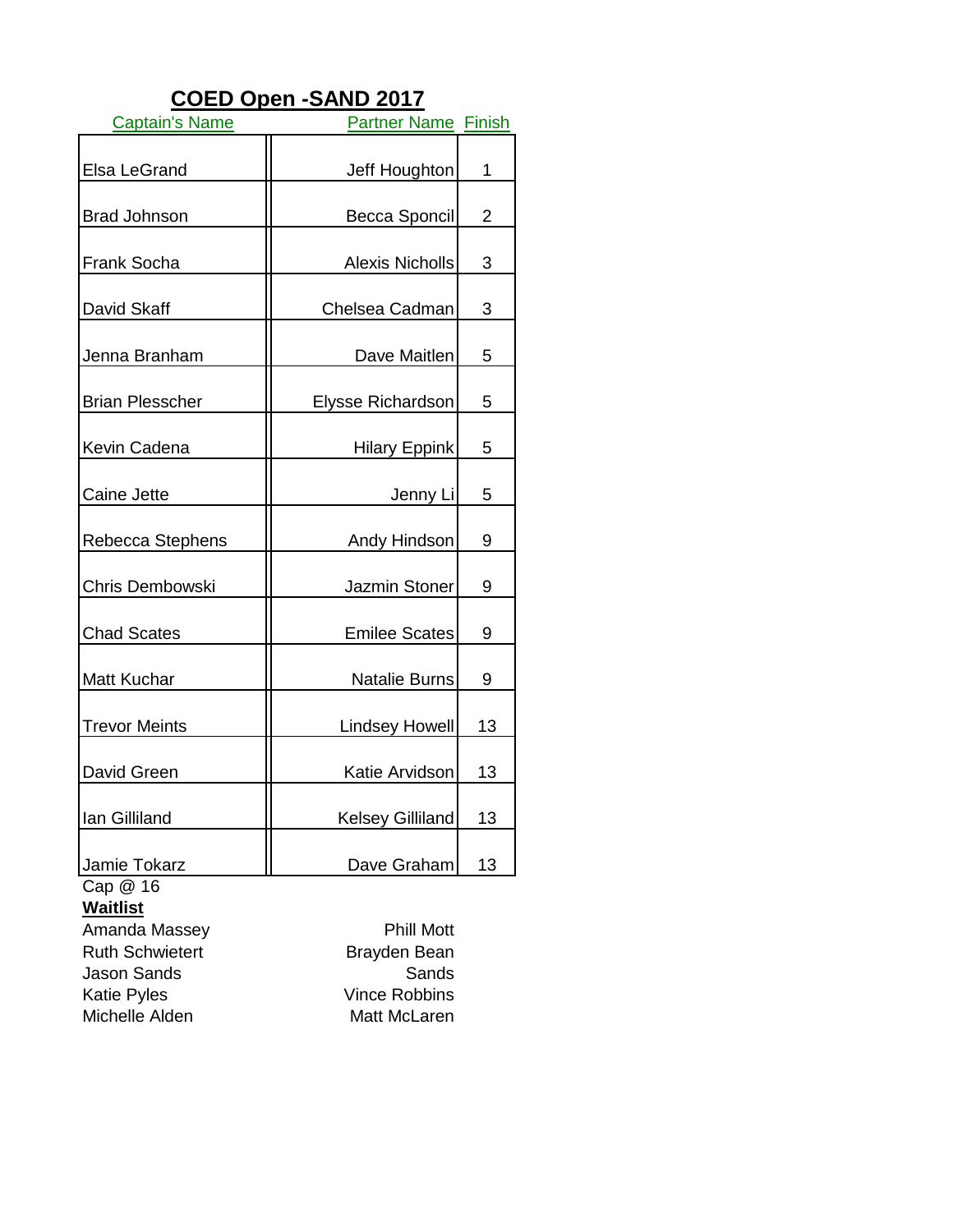#### **A COED GRASS 2017**

Captain's Name **Matt Eilers** Seth Edick Michelle Alden Eric Bowcock Jordon Weber **Ruth Schwietert** 

| <b>Partner Name Finish</b> |   |
|----------------------------|---|
| <b>Krista Ubersox</b>      | 1 |
| Mackenize Swan             | 2 |
| Matt McLaren               | 3 |
| Leylin Marroquin           | 3 |
| <b>Molly Crockett</b>      | 5 |
| Brayden Bean               | 6 |

### **BB**

Captain's Name Michelle Callaghan Tara Tucker Clint Smith Emily Brown Danilo Pereira Bryanna Pulling Lexi Latimer Jason Obreque Sumiko Carter Josie Roth Mike Kimberlain Alex Clark Eric Wass Tyler Genslak Tina Torres Darlene Sue Mark Mangan Karena Stephens Tyler Schiffer White Ryan Frueh Montanah Matthies Laura Jacobsen Renny Niebuhr

| <b>Partner Name Finish</b> |                |
|----------------------------|----------------|
| <b>Troy Bacon</b>          | 1              |
| Young Kim                  | $\overline{c}$ |
| <b>Emma Porter</b>         | 3              |
| <b>Nick Henry</b>          | 4              |
| Susan Wass                 | 5              |
| <b>Russ Pulling</b>        | 5              |
| Leif Mosher                | 7              |
| <b>Tara Ruggles</b>        | $\overline{7}$ |
| Jeremy Green               | 9              |
| Derek West                 | 9              |
| Erika Chateau              | 9              |
| Abigail Younger            | 9              |
| Kassen Pereira             | 13             |
| <b>Ashley Rasnick</b>      | 13             |
| <b>Greg Torres</b>         | 13             |
| Mark Lowenburg             | 13             |
| <b>Tree Mangan</b>         | 17             |
| <b>Gilbert Carino</b>      | 17             |
| /hitney Armistead          | 17             |
| <b>Christine Anjard</b>    | 17             |
| Gregg Ruppel               | 21             |
| John Tuccio                | 21             |
| <b>Mitch Parsons</b>       | 21             |

# Captain's Name

| Paula Loucks            |
|-------------------------|
| Kennedy                 |
| Jordan Clingan          |
| <b>Matthew Paul</b>     |
| <b>Caitlin Leahy</b>    |
| <b>Eric Fuhrmeister</b> |

## **B**

| Captain's Name      | <b>Partner Name Finish</b> |   |
|---------------------|----------------------------|---|
| Paula Loucks        | <b>Veter Samuels</b>       |   |
| Kennedy             | <b>Tyler Johnston</b>      | 2 |
| Jordan Clingan      | <b>Chad Seahorn</b>        | 3 |
| <b>Matthew Paul</b> | Kyra Loch                  | 3 |
| Caitlin Leahy       | <b>Brian Forte</b>         | 5 |
| Eric Fuhrmeister    | Becky Wissmann             | 6 |
|                     |                            |   |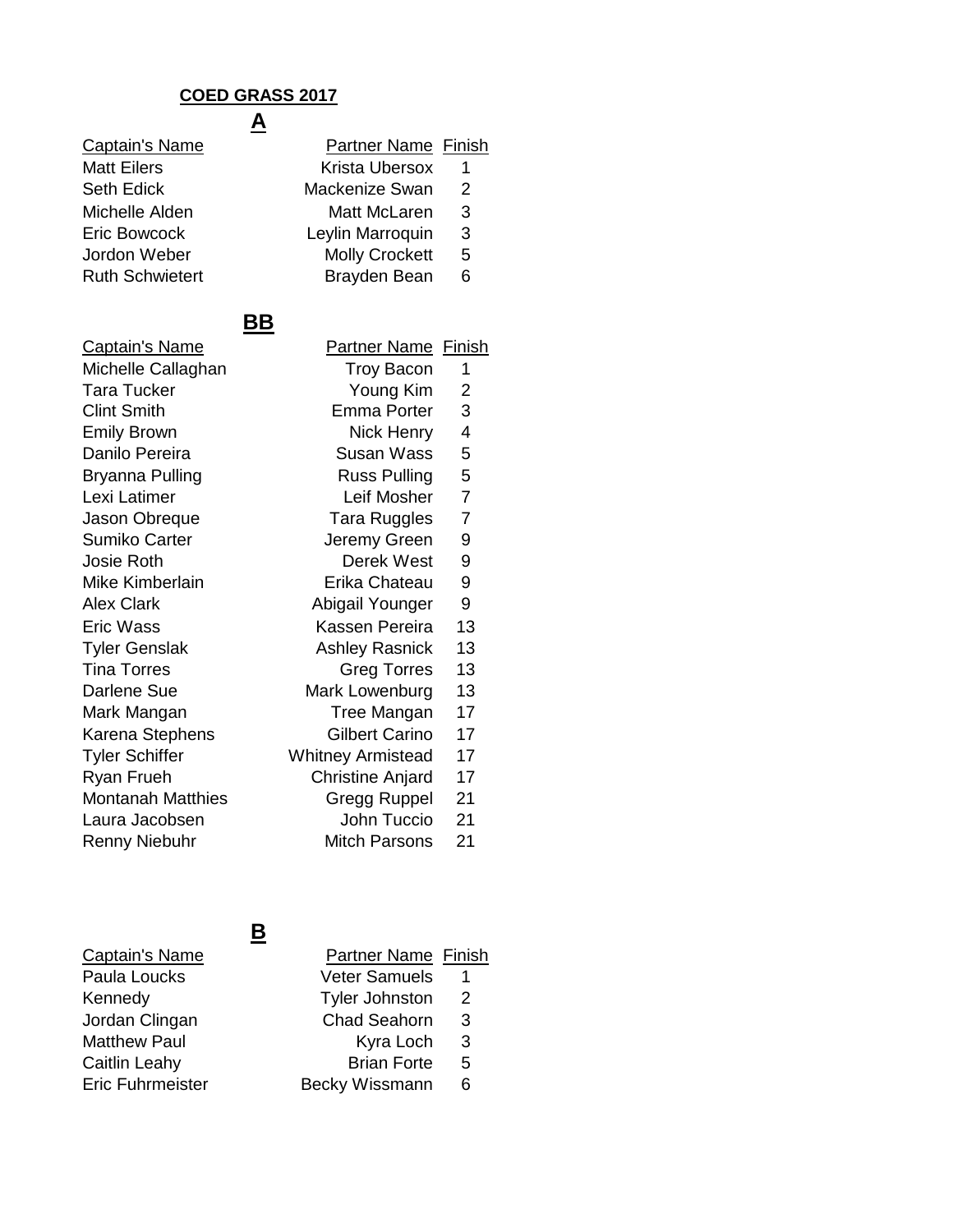#### **Men's and Women's Grass 2017**

#### **Men A**

| <b>Captain's Name</b> | <b>Partner Name</b>    | <b>Finish</b> |
|-----------------------|------------------------|---------------|
| David Skaff           | Tomas Ochoa            | 1             |
| Matt McLaren          | <b>Jack Carlson</b>    | 2             |
| Wade Goodwin          | Wes Goodwin            | 3             |
| Kevin Kwon            | Young Kim              | 4             |
| Seth Edick            | <b>Brian Plesscher</b> | 5             |
| <b>Alex Clark</b>     | Eric Bowcock           | 5             |
| Wes Benge             | <b>JJ Richards</b>     | 7             |
| Jeremy Stutzman       | Sawyer Shrock          | 7             |
| <b>Matt Eilers</b>    | <b>Brian Dougherty</b> | 9             |
| Mark Lowenberg        | John Plyler            | 9             |
| <b>Clint Smith</b>    | Danilo Pereira         | 9             |
| <b>Eric Meyer</b>     | Marc Paquette          | DNF           |

### **Men BB**

| <b>Captain's Name</b> | Partner Name           | Finish |
|-----------------------|------------------------|--------|
| Karl Stutzman         | <b>Michael Miller</b>  | 1      |
| Chris Dembowski       | <b>Troy Bacon</b>      | 2      |
| Jimmy Chapman III     | <b>Tanner Sorrels</b>  | 3      |
| Eric Wass             | Mike Kimberlain        | 4      |
| Miguel Olivas         | Luis Loya              | 5      |
| Caleb Jares           | Corin Sandford         | 5      |
| Dave Crosby           | Jason Mendoza          | 7      |
| <b>Mason Strawser</b> | Cory Tanner            | 7      |
| Ryan Jacob            | Noah Buehrer           | 9      |
| Andrew Gerzina        | <b>Brad Baker</b>      | 9      |
| Jason Madrid          | Cody Crutcher          | 9      |
| Darci Olave           | <b>Héctor Martínez</b> | 9      |
| <b>Trent Shrock</b>   | Keegan Goodwin         | 13     |
| Mike Overstreet       | Scott Quill            | 13     |
| Kyle Branham          | Jason Kim              | 13     |
| Gilbert Carino        | Ryder Goodlin          | 13     |
|                       |                        |        |

#### **Men B**

| <b>Captain's Name</b> | <b>Partner Name</b>    | <b>Finish</b> |
|-----------------------|------------------------|---------------|
| James Howell          | Eric Krostich          |               |
| Jayce Tappy           | Jon-Michael Krasovic   | 2             |
| Cameron LeBlanc       | Kyle Freeburg          | 3             |
| Brandon Hylton        | Charlie Lautenbach     | 4             |
| Ryan Frueh            | <b>Tyler Morrissey</b> | 5             |
| Dustin Duerson        | <b>Matthew Stern</b>   | 5             |
| John Bozzo            | Jeremy Parker          | 7             |
| Phil Esposito         | Nick Mashrani          |               |
|                       |                        |               |